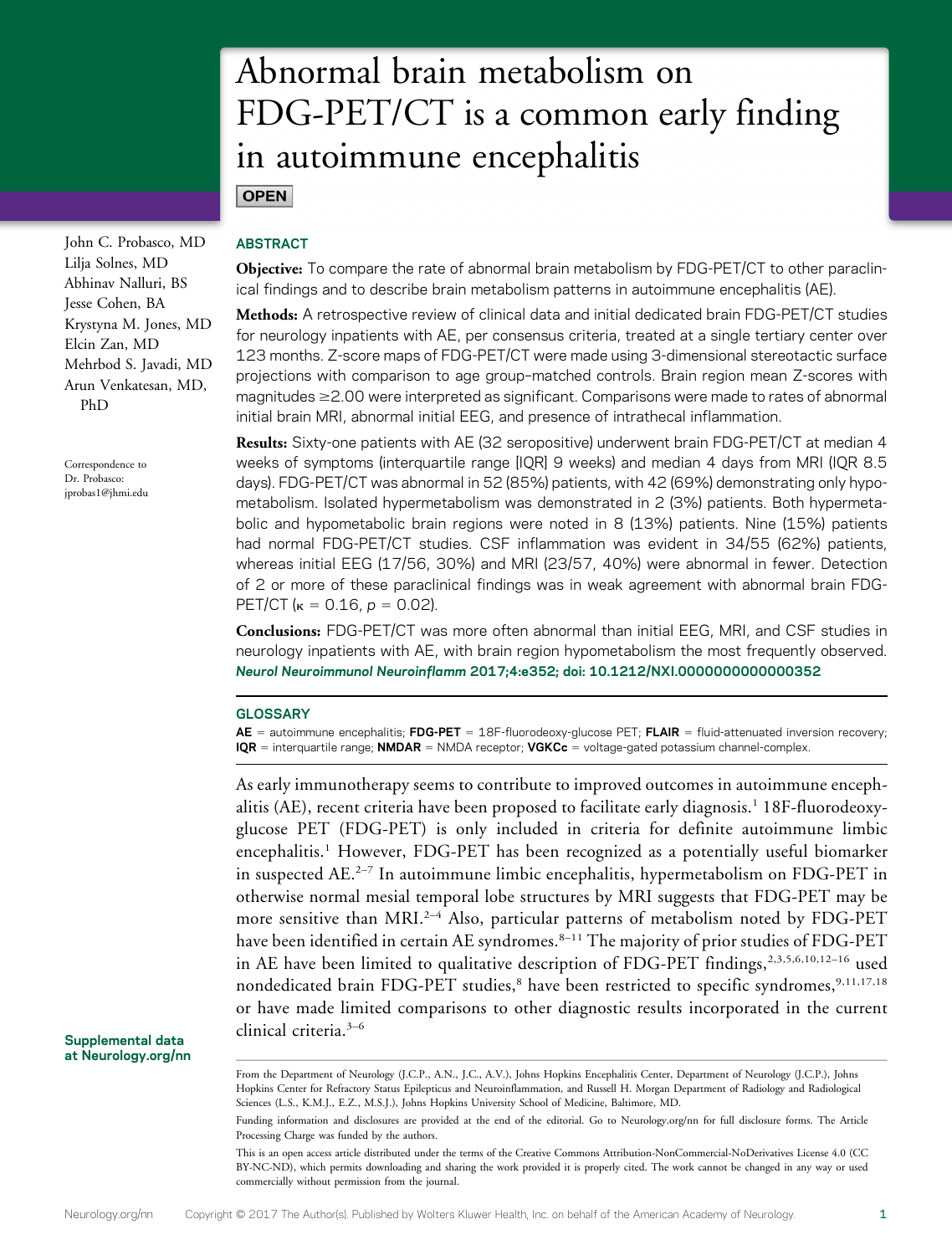We sought to semiquantitatively describe dedicated brain FDG-PET/CT findings for neurology inpatients who met recent AE consensus criteria relative to a database of healthy controls, with comparisons between seronegative and seropositive patients with AE. We also sought to describe the rate of abnormal patterns of brain region metabolism relative to other paraclinical findings in these AE cases as well as prior case series.

METHODS Standard protocol approvals, registrations, and patient consents. This study was approved by the Institutional Review Board of Johns Hopkins University.

Patients. We identified admitted patients with AE who underwent FDG-PET/CT at Johns Hopkins Hospital through the course of admission using the diagnostic terms encephalitis and positron emission tomography (PET) to search the administrative database (December 1, 2005, to March 15, 2016). Patients were cross-referenced with the Johns Hopkins Hospital PET/CT Center database.

Included patients underwent a brain FDG-PET/CT study and had possible or definite AE, including definite limbic encephalitis, per consensus criteria.<sup>1</sup> Diagnostic findings consistent with AE included MRI and EEG abnormalities and the presence of intrathecal inflammation on routine testing. <sup>1</sup> Seropositive patients had a paraneoplastic or cell surface antibody detected in either the serum or the CSF using commercially available assays (Athena Diagnostics, Worcester, MA; Mayo Clinic Laboratories, Rochester, MN).

The electronic medical record was reviewed; data collected were demographic information, clinical history and presentation, diagnostic results, and whether corticosteroids or sedatives were administered within 24 hours preceding FDG-PET/CT study.19,20

Brain FDG-PET/CT review. Blinded review of brain FDG-PET/CT was performed by 2 board-certified nuclear medicine radiologists (L.S. and M.S.J.). Dedicated 10-minute 3D brain FDG-PET/CT acquisitions were performed as per the institutional clinical protocol following whole-body acquisition and did not require additional radiopharmaceutical dose administration. All brain FDG-PET/CT images were acquired using a Discovery DRX or LX (GE Healthcare, Waukesha, WI) or Biograph mCT (Siemens, Knoxville, TN) in 3D mode for 10 minutes with inline CT for attenuation correction. Filtered back projection and ordered subset expectation maximization methods were used to reconstruct images, with respective reconstructions used in the blinded review. The reconstructed data sets were fused and projected to predefined surface pixels (3-dimensional stereotactic surface projections) after anatomic standardization.<sup>21</sup> Qualitative and quantitative PET image analysis was performed using a commercially available database of over 250 age-stratified healthy controls, CortexID (GE Healthcare).<sup>21,22</sup> Z-scores were calculated for standard brain regions, and these regions were also scored as normal, hypometabolic, or hypermetabolic by the 2 board-certified nuclear medicine radiologists. Patients younger than 30 years were compared with the lowest age group of controls for Z-score calculations. The following standard CortexID brain regions were used as they could be reliably validated by radiologists ' visual inspection: caudate, cerebellum, frontal lobe, occipital lobe, parietal lobe, and temporal lobe. FDG-PET/CT with regions demonstrating an average Z-score magnitude greater than 2.00 (i.e., greater than 2 SDs abnormal relative to the CortexID database) was recorded as quantitatively abnormal. Using these methods, by chance a healthy control would have a 26% probability of an abnormal study (i.e., hyper- or hypometabolism in at least 1 of the 6 brain regions evaluated). Brain FDG-PET/CT figures were generated using CortexID or the GE Advanced Workstation software package (GE Healthcare).

Review of brain MRI. Blinded review of brain MRI was performed by 2 fellowship trained neuroradiologists (L.S. and E.Z.). Clinical MRIs were performed as per the institutional protocol at either 1.5- or 3-T on a Philips (Best, Netherlands), GE Healthcare or Siemens (Erlangen, Germany) scanner. For purposes of this study, T2/fluid-attenuated inversion recovery (FLAIR) signal, diffusion-weighted imaging and apparent diffusion coefficient, and T1 pre- and post-administration of gadolinium sequences were reviewed and rated by each reviewer as consistent or inconsistent with AE, with differences in rating reconciled by discussion between the reviewers.

Statistical methods. The Mann-Whitney U test was used for comparisons of continuous variables. Categorical variables were compared using the  $\chi^2$  test or Fisher exact test, as appropriate. Kappa measurement of agreement was performed to assess intermodality agreement of MRI, EEG, and CSF inflammatory markers with brain FDG-PET/CT metabolic patterns. Kappa measurement of agreement was performed for brain FDG-PET/ CT metabolic patterns with detection of only 1 or at least 2 diagnostic findings consistent with AE.  $p < 0.05$  was considered significant.

A Friedman test was performed to compare median Z-scores across brain regions for all patients. Serial Wilcoxon rank-sum tests were performed to compare Z-scores between brain regions for all patients with  $p < 0.008$  considered significant after Bonferroni correction. Split-plot analyses of variance with significance of  $p < 0.008$  after Bonferroni correction were performed to compare patterns of FDG-avidity across 6 FDG-PET/CT brain regions within patients and between the seropositive and seronegative AE groups, definite and possible AE groups, as well as for those treated with corticosteroids and those treated with sedatives within 24 hours of brain FDG-PET/CT and those not treated. Comparisons included Z-scores for both left and right hemisphere regions for all patients.

Review of the literature. A PubMed search was performed using positron emission tomography and encephalitis as search terms, updated up to October 27, 2016. Included studies and case series reported brain FDG-PET findings (hypermetabolism and/or hypometabolism) of at least 5 patients with AE or paraneoplastic encephalitis. When provided, reports of abnormalities on brain MRI, EEG, and CSF assays were reviewed.

RESULTS Clinical characteristics of patients with AE undergoing brain FDG-PET/CT. Of the 296 inpatients with the diagnosis of encephalitis, 61 patients met the consensus criteria for AE and underwent brain FDG-PET/CT with studies available for review (table 1). Thirty-two of the 61 (52%) patients had antibodies identified in the serum or CSF, 28 of whom with antibodies with known AE/paraneoplastic encephalitis significance, 24/61 (39%) with definite AE antibodies (figure 1). Of the other seropositive patients, 4 were anti–voltage-gated potassium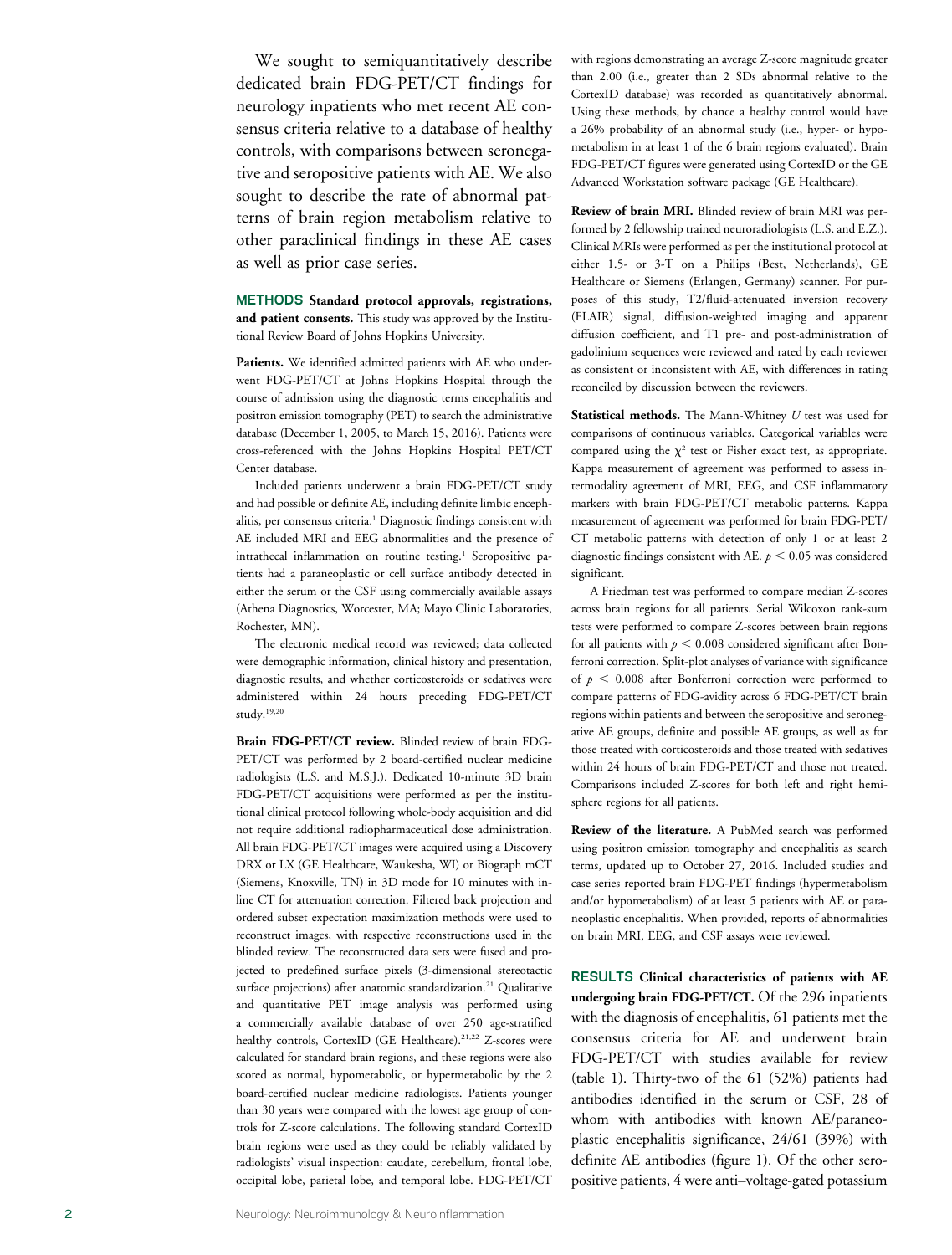| Table 1<br>Clinical characteristics of patients with AE |                                                   |                   |                            |                            |                     |
|---------------------------------------------------------|---------------------------------------------------|-------------------|----------------------------|----------------------------|---------------------|
|                                                         |                                                   | All<br>$(N = 61)$ | Seropositive<br>$(N = 32)$ | Seronegative<br>$(N = 29)$ | p Value             |
| Age, y, median (IQR)                                    |                                                   | 54 (37)           | 39 (44)                    | 57 (23)                    | $<$ 0.05 $^{\circ}$ |
| Sex, female, n (%)                                      |                                                   | 33(54)            | 17 (53)                    | 16 (55)                    | 1.00                |
| Race, n (%)                                             |                                                   |                   |                            |                            | 0.39                |
| White                                                   |                                                   | 37 (61)           | 17 (53)                    | 20 (69)                    |                     |
| <b>Black</b>                                            |                                                   | 9(15)             | 5(16)                      | 4 (14)                     |                     |
| Other                                                   |                                                   | 15 (24)           | 10 (31)                    | 5(17)                      |                     |
| History of cancer, n (%)                                |                                                   | 11 (18)           | 3(9)                       | 8(28)                      | 0.09                |
| Lymphoma                                                |                                                   | 5                 | 0                          | 5                          |                     |
| <b>Breast</b>                                           |                                                   | 3                 | $\overline{c}$             | $\mathbf{1}$               |                     |
| Testicular                                              |                                                   | $\mathbf{1}$      | $\mathbf{1}$               | 0                          |                     |
| Meningioma                                              |                                                   | $\mathbf{1}$      | 0                          | $\mathbf{1}$               |                     |
| Prostate and renal cell                                 |                                                   | $\mathbf{1}$      | 0                          | $\mathbf{1}$               |                     |
|                                                         | Diagnosed with cancer during admission, n (%)     | 6(10)             | 4(13)                      | 2(7)                       | 0.67                |
| Small cell lung                                         |                                                   | 3                 | З                          | 0                          |                     |
| <b>Breast</b>                                           |                                                   | $\mathbf{1}$      | 0                          | $\mathbf{1}$               |                     |
| Ovarian teratoma                                        |                                                   | $\mathbf{1}$      | 0                          | $\mathbf{1}$               |                     |
| Seminoma                                                |                                                   | $\mathbf{1}$      | $\mathbf{1}$               | 0                          |                     |
| wk, median (IQR)                                        | Duration of neurologic symptoms before admission, | 4 (7.5)           | 6(10)                      | 4 (8)                      | 0.85                |
|                                                         | Neurologic signs and symptoms on admission, n (%) |                   |                            |                            |                     |
| Lethargy                                                |                                                   | 47 (77)           | 22 (69)                    | 25 (86)                    | 0.13                |
|                                                         | Short-term memory impairment                      | 46 (75)           | 25 (78)                    | 21 (72)                    | 0.77                |
| <b>Hallucinations</b>                                   |                                                   | 5(8)              | 4 (13)                     | 1(3)                       | 0.36                |
| Cerebellar signs                                        |                                                   | 47 (77)           | 21 (66)                    | 26 (90)                    | $<$ 0.05 $^{\circ}$ |
| <b>Focal weakness</b>                                   |                                                   | 37 (61)           | 17 (53)                    | 20 (69)                    | 0.29                |
| <b>Focal numbness</b>                                   |                                                   | 35 (57)           | 15 (47)                    | 20 (69)                    | 0.12                |
| Movement disorder                                       |                                                   | 39 (64)           | 19 (59)                    | 20 (69)                    | 0.59                |
| Seizures                                                |                                                   | 25 (41)           | 16 (50)                    | 9(31)                      | 0.19                |
| Status epilepticus                                      |                                                   | 10 (16)           | 4(13)                      | 6(21)                      | 0.50                |
| Cranial neuropathy                                      |                                                   | 14 (23)           | 8(25)                      | 6(21)                      | 0.77                |
| Aphasia                                                 |                                                   | 25(41)            | 12 (38)                    | 13 (45)                    | 0.61                |
| Psychiatric symptoms                                    |                                                   | 22 (36)           | 15 (47)                    | 7 (24)                     | 0.11                |
|                                                         | Focal neurologic findings on admission            | 58 (95)           | 30 (94)                    | 28 (97)                    | 1.00                |
|                                                         | Multiple focal neurologic findings on admission   | 50 (82)           | 22 (69)                    | 28 (97)                    | $< 0.01^a$          |

Abbreviations:  $AE =$  autoimmune encephalitis;  $IQR =$  interquartile range.

Clinical characteristics of patients with AE who underwent brain FDG-PET/CT through the course of inpatient evaluation. <sup>a</sup> Significant.

channel-complex (VGKCc) seropositive for antibodies different from anti-LGI1 and anti-CASPR2 (3 with supportive CSF, EEG, and/or MRI); 2 were anti- $\alpha$ 3 AChR seropositive (1 with supportive EEG); and 2 were anti–striational antibody seropositive (1 with supportive CSF and MRI). Two of the 4 anti– GAD65-seropositive patients had reviewable antibody levels (9,500 and 53,650 U/mL), whereas all had supportive CSF, EEG, and/or MRI.

Seropositive patients were younger than the seronegative patients (median 39 vs 57 years,  $p = 0.01$ ). Durations of symptoms before admission were similar for both groups (median 6 vs 4 weeks,  $p = 0.85$ ). Twelve of the 13 patients were younger than 30 years (5 anti-NMDA receptors [NMDARs]). Fourteen (23%) patients' CSF were tested for antibodies, with the anti–NMDAR antibody detected in 3 patients, all of whom were negative in the serum. No other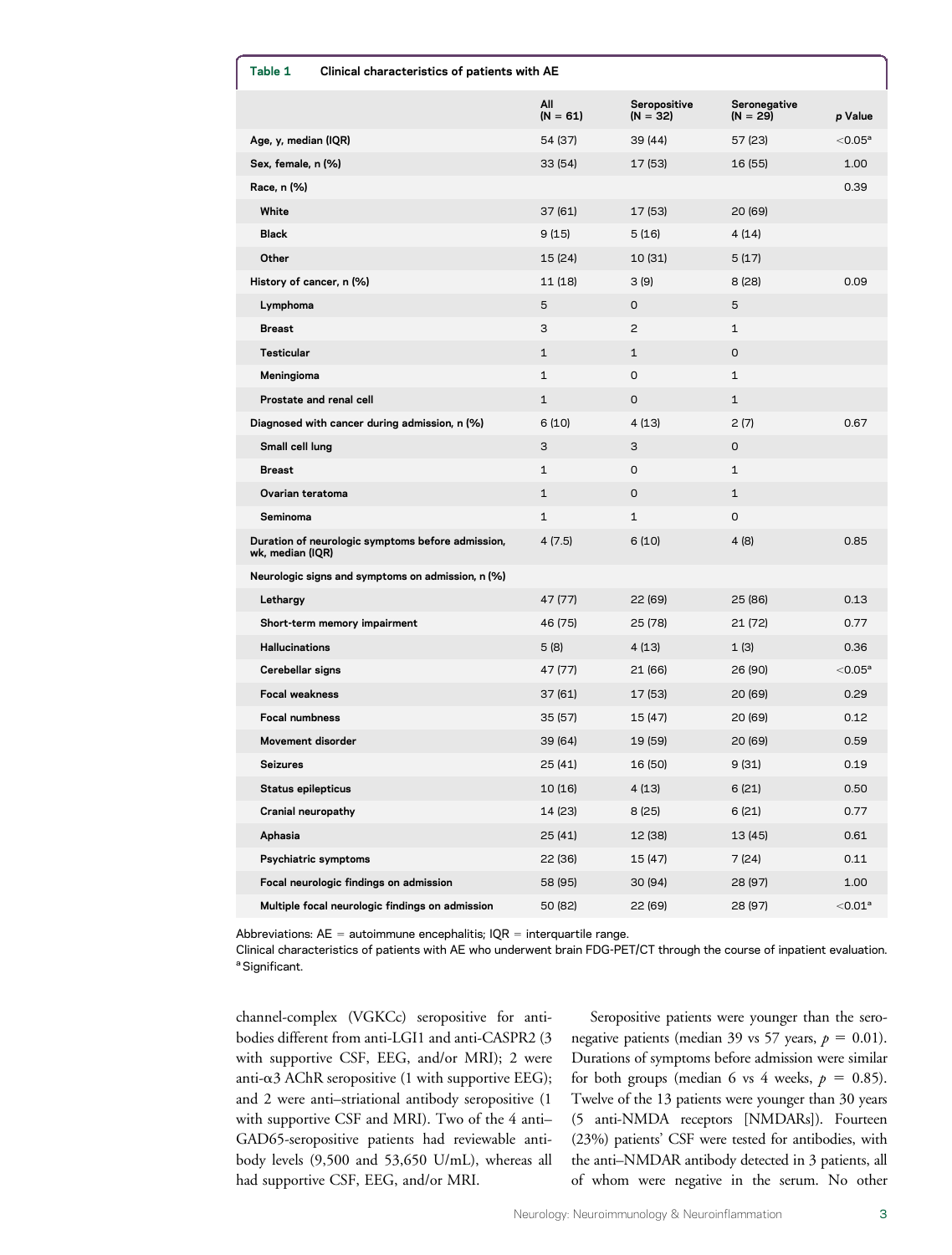

Antibody status of patients with AE who underwent dedicated brain FDG-PET/CT (N = 61). AE = autoimmune encephalitis; ANNA-1 = anti-neuronal nuclear antibody 1; CRMP5 = collapsin response mediator protein 5; GAD65 = 65 kDa glutamic acid decarboxylase enzyme; VGKCc = voltage-gated potassium channel-complex antibodies different from leucine-rich inactivated 1 protein (LGI1) and contactin-associated protein-2 (CASPR2); AChR = acetylcholine receptor antibody.

antibodies were detected in tested CSF samples. Of the 17 patients with a history or subsequent diagnosis of cancer, 7 were found to be seropositive: small cell lung cancer (1 anti-GAD65, 1 anti-Hu, and 1 anti-CV2), breast (1 anti-NMDAR and 1 anti-LGI1), seminoma (1 anti-Ma2), and testicular cancer (1 anti-Ma2).

Other paraclinical findings. Routine CSF studies were consistent with intrathecal inflammation in 34/55 patients (62%, figure e-1 at [Neurology.org/nn\)](http://nn.neurology.org/lookup/doi/10.1212/NXI.0000000000000352). Initial EEG for 17/56 (30%) patients demonstrated temporal area slowing, epileptiform discharges, or seizures consistent with the diagnosis of AE. This was more frequently observed among patients younger than 30 years (8/13, 62%) than others (9/43, 21%,  $p = 0.01$ , table e-1). Brain MRI studies for 57 patients were available for blinded review, and 23 (40%) were consistent with the diagnosis of AE. No differences were observed across antibody status, antibody class, or AE classification (table e-1).

Fifty-one of the 61 patients (84%) had at least 1 paraclinical finding consistent with AE on routine CSF analysis, brain MRI, or EEG. Thirty-one patients (51%) had only 1 paraclinical finding; 17 patients (28%) had 2 findings; and 3 patients (5%) had 3 findings consistent with AE. Ten patients were included based on clinical criteria, 4 of whom with definite AE based on detected antibodies, and 3 seropositive for other antibodies (table e-2).

Brain FDG-PET/CT findings. Brain FDG-PET/CT was performed a median of 4 weeks after symptom onset (interquartile range [IQR] 9 weeks) and a median of 4 days (IQR 8.5 days) from brain MRI. Brain FDG-PET/CT was abnormal in 52/ 61 patients (85%, figure e-1) when compared with the healthy control database. FDG-PET/CT demonstrated brain region hypometabolism alone in 42/61 (69%), hypermetabolism alone in 2/61 (3%) patients, and regions of abnormal hypometabolism and abnormal hypermetabolism in 8/ 61 (13%) of patients (figure e-1, table e-3). No differences were observed across age group, antibody status, antibody class, or AE classification (table e-1). No difference in proportion with abnormal metabolism was noted between those evaluated by FDG-PET/CT within 4 weeks of symptoms (27/31 [87%]) and those evaluated later  $(25/30 [83\%], p = 0.73).$ 

Across brain regions in patients with AE, metabolism was greater for the caudate  $(-1.28, IQR 2.43)$ relative to the frontal (-2.24, IQR 2.69,  $p < 0.005$ ), temporal (-1.80, IQR 1.77,  $p = 0.002$ ), parietal  $(-2.49, \text{ IQR } 1.61, p < 0.005)$ , and occipital  $(-2.09, \text{ IQR } 2, \, p \, \leq \, 0.005)$  brain regions ( $p \, \leq \,$ 0.005, figure 2A). Brain region metabolism patterns did not vary between seropositive and seronegative AE patient groups ( $F(1,120) = 3.18$ ,  $p = 0.08$ ,  $\eta_p^2$ 0.03, figure 2B) nor definite AE and possible AE (F  $(1,120) = 2.69, p = 0.10, \eta_p^2 0.02$ . Similarly, brain region metabolism patterns did not vary between those treated with corticosteroids  $(F(1,120)$  = 0.200,  $p = 0.656$ ,  $\eta_p^2$  0.002) nor those treated with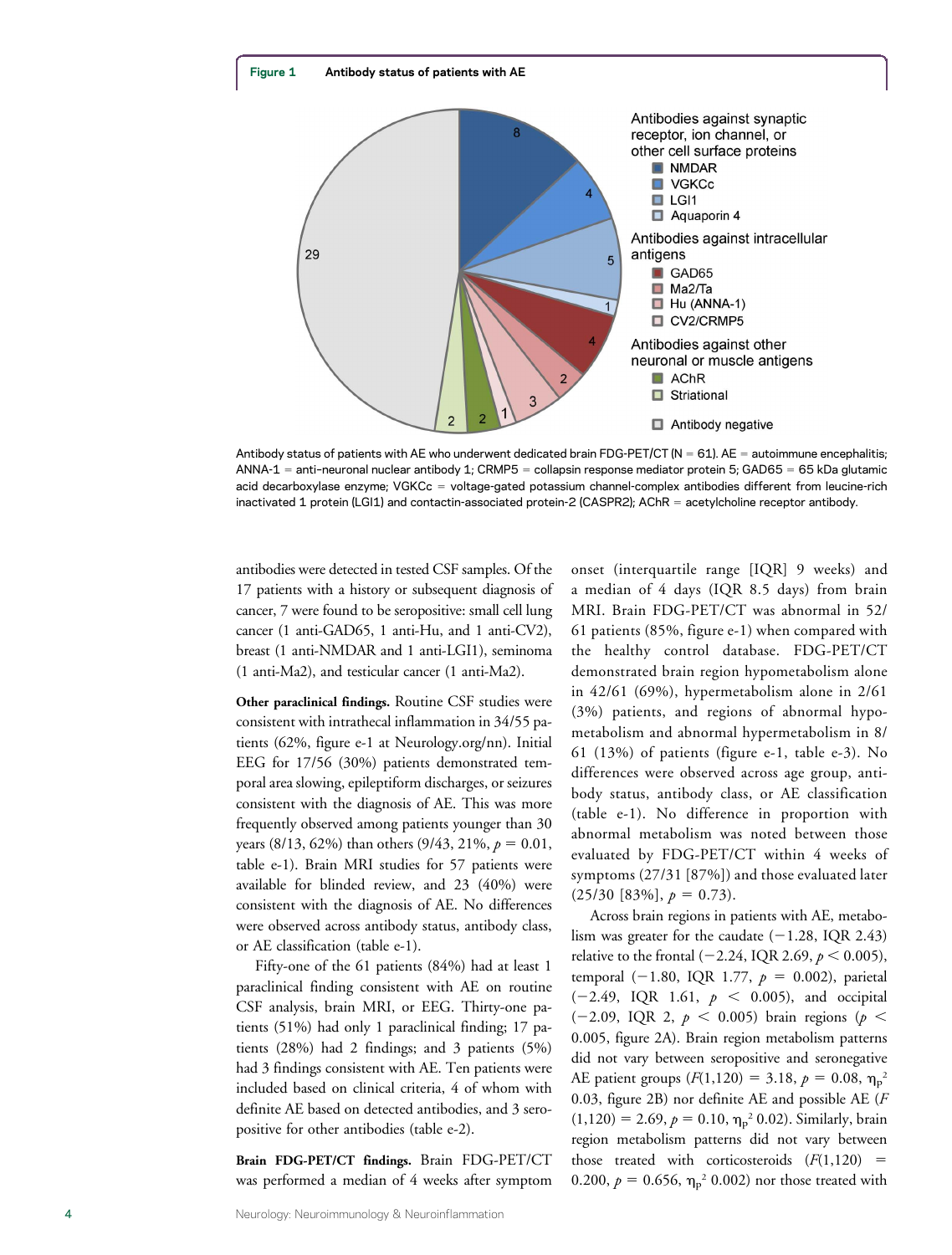

Boxplots of Z-scores for FDG-avidity for brain areas on dedicated FDG-PET/CT for (A) patients meeting consensus criteria for AE, (B) seronegative and seropositive patients meeting the consensus criteria for AE. Z-scores varied across brain regions for patients with AE ( $p < 0.005$ ), with values for the caudate being greater than those for frontal (p < 0.005), temporal (p = 0.002), parietal (p < 0.005), and occipital (p < 0.005) lobes. No difference was noted between seronegative and seropositive patient groups ( $p = 0.08$ ). AE = autoimmune encephalitis.

sedatives  $(F(1,120) = 1.95, p = 0.165, \eta_p^2 0.016)$ within 24 hours of brain FDG-PET/CT and those not treated.

Concordance between FDG-PET/CT and other paraclinical findings. The finding of an abnormal metabolic pattern on brain FDG-PET/CT was not in agreement with the presence of CSF inflammation on routine assessment (table e-4). By contrast, brain MRI findings consistent with AE were in weak agreement with the finding of abnormal metabolism on brain FDG-PET/CT ( $\kappa = 0.17$ ,  $p < 0.05$ ), most notably with hypometabolism ( $\kappa = 0.25$ ,  $p < 0.05$ ; table e-4, figure 3). In general, the presence of any FDG-PET/CT abnormality was not in agreement with the presence of EEG findings consistent with AE (table e-4). However, detection of EEG findings consistent with the diagnosis of AE was in weak agreement with detection of brain region hypermetabolism ( $\kappa = 0.16$ ,  $p < 0.05$ ) and in fair agreement with having regions of both hypermetabolism and hypometabolism in the same FDG-PET/CT study  $(\kappa = 0.26, p < 0.05,$  table e-4).

Detection of at least 1 paraclinical finding consistent with AE was not in agreement with detection of abnormal metabolism by FDG-PET/CT (table e-4). Detection of 2 or more consistent findings was in weak agreement with detection of abnormal brain

metabolism by FDG-PET/CT ( $\kappa$  = 0.16,  $p$  = 0.02; table e-4).

Literature review. Fourteen studies were identified which met the inclusion criteria (table 2). Of the 139 FDG-PET studies reported, 120 (86%) were abnormal, with 55 (40%) demonstrating both hypoand hypermetabolism, 30 (22%) demonstrating only hypometabolism, and 35 (25%) demonstrating only hypermetabolism. This is compared with the sum report of 38/75 (51%) EEGs, 68/114 (60%) brain MRI, and 45/86 (52%) routine CSF studies consistent with the diagnosis of possible AE.

DISCUSSION Here, we describe dedicated semiquantitative brain FDG-PET/CT findings among patients meeting the consensus AE criteria. Dedicated brain FDG-PET/CT was abnormal in 85% of patients with AE, and FDG-PET abnormalities were more sensitive for AE compared with EEG, MRI, or routine CSF findings. Although brain region hypometabolism was most commonly noted, some studies demonstrated areas of both hyper- and hypometabolism and a minority demonstrated hypermetabolism alone. The combination of abnormalities in at least 2 of the 3 other paraclinical tests (routine CSF studies, brain MRI, and EEG) was in fair agreement with abnormal findings on dedicated brain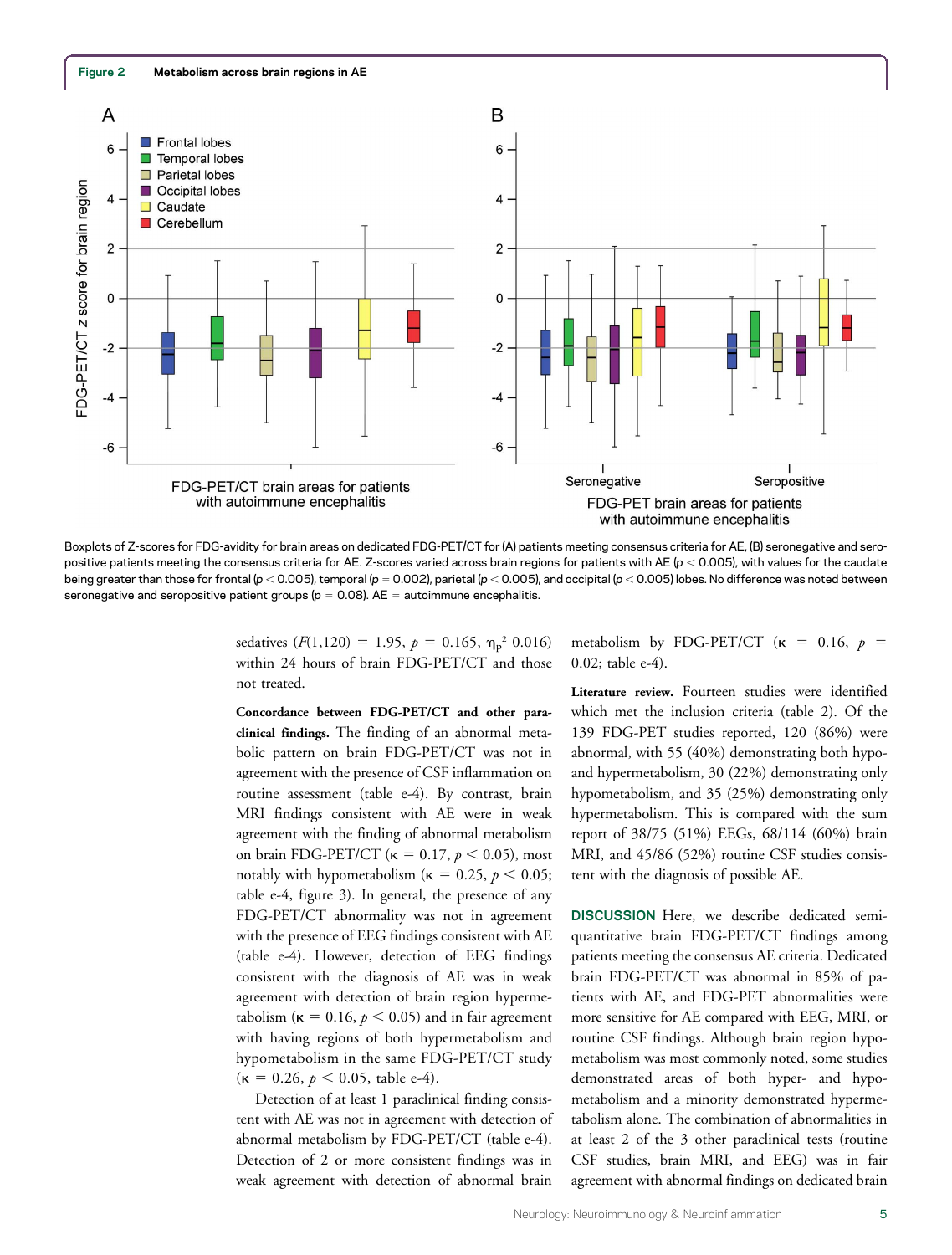



Brain MRI, brain FDG-PET/CT, and hypometabolic 3D-SSP maps, respectively, for patients with anti-NMDAR encephalitis (A–C), anti-LGI1 encephalitis (D–F), and seronegative AE (G–I). For the anti-NMDAR encephalitis patient, note normal T2/ FLAIR MRI (A) with right basal ganglia, right frontotemporoparietal, left frontal, and bilateral posterior cortical hypometabolism centered on the middle occipital lobe on FDG-PET/CT and 3D-SSP maps (B and C). For the anti-LGI1 patient, note normal T2/FLAIR MRI (D) with relatively normal basal ganglia metabolism (E) in setting of diffuse frontotemporoparietal hypometabolism on FDG-PET/CT and 3D-SSP maps (E and F). For the seronegative AE patient, again note normal T2/FLAIR MRI (G) with diffuse frontotemporoparietal hypometabolism on FDG-PET/CT and 3D-SSP maps (H and I). A = anterior; AE = autoimmune encephalitis; L = left; LGI1 = leucine-rich inactivated 1 protein; NMDAR = NMDA receptor; P = posterior; R = right; and 3D-SSP, 3-dimensional stereotactic surface projection.

FDG-PET/CT. Our results suggest that brain FDG-PET/CT may be helpful in supporting evidence of brain dysfunction in suspected patients with AE.

Brain region hypometabolism in multiple regions likely reflects widespread impairment of neuronal activity in AE.23 Whether such hypometabolism results from functional changes, structural changes, or a combination of both is not yet clear. Many of the areas of regional hypometabolism did not have correlates on MRI, suggesting the possibility of neuronal dysfunction in the absence of structural disturbance. Longitudinal studies will be needed to clarify whether the observed hypometabolism in AE is reversible. Moreover, although widespread regional hypometabolism was observed across various AE syndromes, there are likely syndromespecific patterns of brain region metabolism.<sup>8,9,15</sup> Previous series primarily report hypermetabolism in AE. These series contain larger proportions of patients with anti-NMDAR (36/130 reported patients) or patients with anti-LGI1, anti-CASPR2, or anti-VGKCc antibodies (39/130) than our cohort, potentially limiting their generalizability to other seropositive and seronegative AE.4-6 We observed brain region hypermetabolism in a subset of patients, many of whom had anti-NMDAR or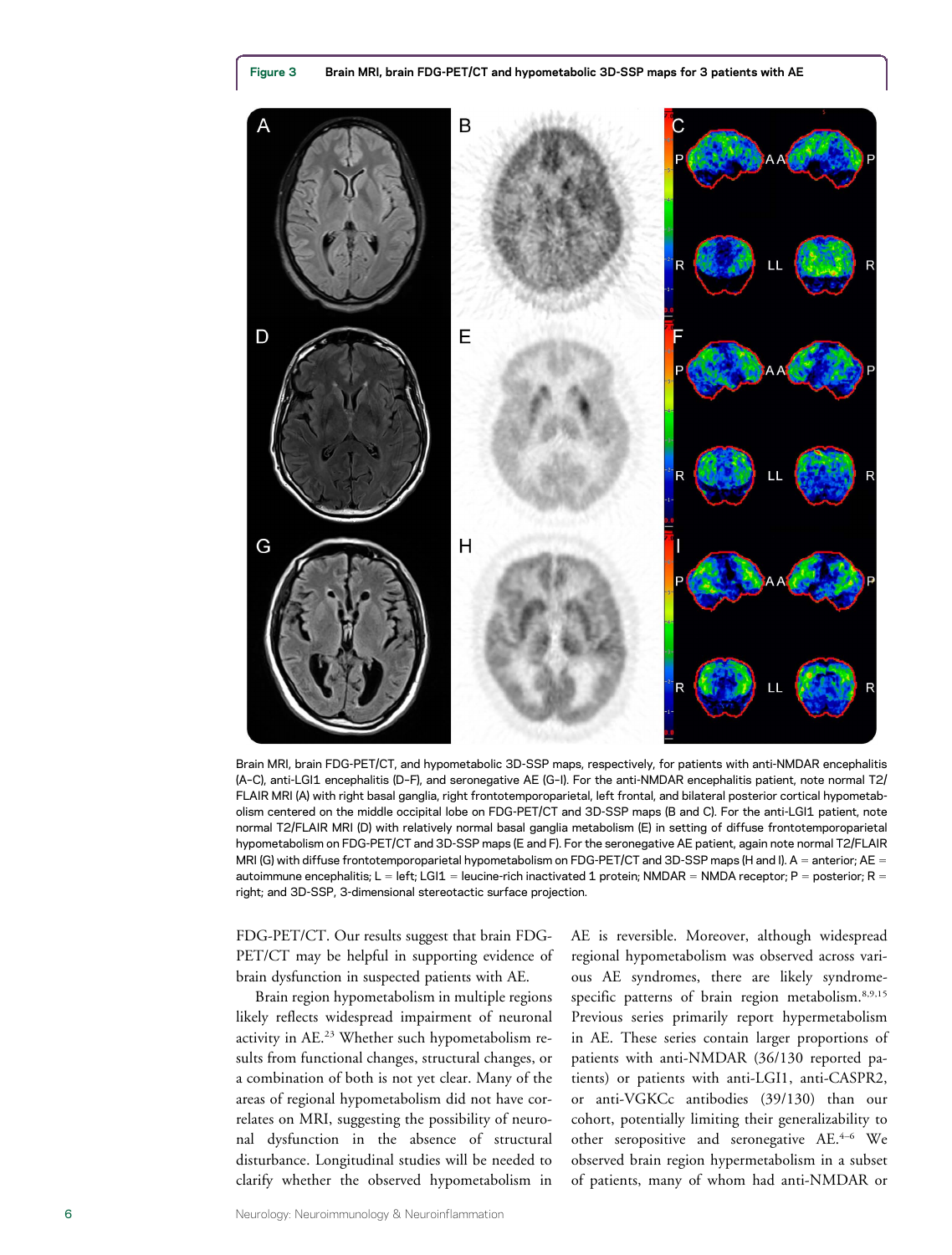| Table 2<br>Literature review of FDG-PET findings in AE |                                                 |                                                      |                                                                                                                                     |                                  |                                                    |                                           |                                                        |                                                   |                                                   |                                                                           |
|--------------------------------------------------------|-------------------------------------------------|------------------------------------------------------|-------------------------------------------------------------------------------------------------------------------------------------|----------------------------------|----------------------------------------------------|-------------------------------------------|--------------------------------------------------------|---------------------------------------------------|---------------------------------------------------|---------------------------------------------------------------------------|
| Reference<br>no.                                       | No. of PET<br>studies/<br>patients in<br>series | Comparison<br>to control<br>population<br>performed? | Serum and/or CSF<br>antibody status (N)                                                                                             | Abnormal<br>PET/PET<br>performed | <b>PET</b><br>demonstrated<br>hypometabolism.<br>N | PET demonstrated<br>hypermetabolism,<br>N | PET demonstrated<br>both hyper-/hypo-<br>metabolism, N | <b>EEG</b> consistent<br>with AE/EEG<br>performed | <b>MRI</b> consistent<br>with AE/MRI<br>performed | <b>CSF</b> inflammation<br>demonstrated/<br>lumbar punctures<br>performed |
| $\mathbf{2}$                                           | 7/7                                             | No                                                   | Seronegative (7)                                                                                                                    | 6/7                              | $\mathbf{1}$                                       | $\overline{4}$                            | $\mathbf{1}$                                           | 2/7                                               | 6/7                                               | 6/7                                                                       |
| 3                                                      | 9/9                                             | No                                                   | NMDAR (3),<br>seronegative (6)                                                                                                      | 9/9                              | 3                                                  |                                           | 6                                                      |                                                   |                                                   | 7/9                                                                       |
| 4                                                      | 18/18                                           | Yes                                                  | Hu (2), Ri (1), GAD65 (1),<br>LGI1 (1), CASPR2 (2)<br>VGKC $a$ (3), NMDAR (2),<br>NMDAR/VGKC <sup>a</sup> (1),<br>seronegative (5)  | 13/18                            | 8                                                  |                                           | 5                                                      | 10/18                                             | 10/18                                             |                                                                           |
| 5                                                      | 13/10                                           | <b>No</b>                                            | Hu (2), VGKC <sup>a</sup> (2),<br>NMDAR (1), "Neuronal<br>Cell Memberane" (2),<br>"Atypical" (1),<br>seronegative (2)               | 12/13                            | $\mathbf{1}$                                       | 6                                         | 5                                                      |                                                   | 15/17                                             |                                                                           |
| 6                                                      | 12/16                                           | No                                                   | LGI1 (1), VGKC <sup>a</sup> (1),<br>NMDAR (2), GAD65 (2),<br>Neuropil (1), Ma2 (1),<br>Ma2/Hu (1), nontype (1),<br>seronegative (6) | 11/12                            | 9                                                  | $\mathbf{1}$                              | $\mathbf{1}$                                           |                                                   | 10/16                                             | 10/16                                                                     |
| 8                                                      | 6/6                                             | Yes                                                  | NMDAR (6)                                                                                                                           | 6/6                              |                                                    | 3                                         | 3                                                      |                                                   | 2/6                                               |                                                                           |
| 9                                                      | 10/10                                           | Yes                                                  | NMDAR (6), LGI1 (4)                                                                                                                 | 10/10                            |                                                    |                                           | 10                                                     | 0/10                                              | 2/10                                              | 6/10                                                                      |
| 10                                                     | 13/6                                            | No                                                   | NMDAR (6)                                                                                                                           | 12/13                            | $\overline{4}$                                     | $\overline{c}$                            | 6                                                      | 6/6                                               | 2/6                                               | 6/6                                                                       |
| 11                                                     | 18/8                                            | Yes                                                  | NMDAR (8)                                                                                                                           | 14/18                            | $\mathbf{1}$                                       | $\mathbf{1}$                              | 12                                                     |                                                   |                                                   |                                                                           |
| 12                                                     | 6/8                                             | No                                                   | LGI1 (5), CASPR2 (2),<br>CASPR2/LGI1 (1)                                                                                            | 3/6                              | $\mathbf{1}$                                       | $\overline{c}$                            |                                                        | 1/8                                               | 6/8                                               | 2/8                                                                       |
| 13                                                     | 6/6                                             | No                                                   | Seronegative (6)                                                                                                                    | 6/6                              | $\mathbf{1}$                                       |                                           | 5                                                      |                                                   |                                                   | 3/5                                                                       |
| 14                                                     | 5/5                                             | No                                                   | GABA(B) (5)                                                                                                                         | 3/5                              | $\mathbf{1}$                                       | $\overline{c}$                            |                                                        | 3/5                                               | 2/5                                               | 2/5                                                                       |
| 15                                                     | 10/14                                           | No                                                   | LGI1 (10)                                                                                                                           | 9/10                             |                                                    | 8                                         | $\mathbf{1}$                                           | 10/14                                             | 10/14                                             | 1/13                                                                      |
| 16                                                     | 6/7                                             | <b>No</b>                                            | VGKC <sup>a</sup> (6), NMDAR (1)                                                                                                    | 6/6                              |                                                    | 6                                         |                                                        | 6/7                                               | 3/7                                               | 2/7                                                                       |
| Total                                                  |                                                 |                                                      |                                                                                                                                     | 120/139                          | 30                                                 | 35                                        | 55                                                     | 38/75                                             | 68/114                                            | 45/86                                                                     |

Abbreviations: AE = autoimmune encephalitis; CASPR2 = contactin-associated protein-2; GAD65 = 65 KDa glutamic acide decarboxylase; LGI1 = leucine-rich inactivated 1 protein; NMDAR = NMDA receptor;  $V$ GKC  $=$  voltage-gated potassium channel.

Systematic review of case series reporting FDG-PET findings in AE along with the available EEG, MRI, and CSF study reports.<sup>2-6,8-16</sup>

<sup>a</sup> Only anti-VGKC seropositivity reported and potentially includes those seropositive for anti-LGI1, anti-CASPR2, or other VGKC-complex antibodies.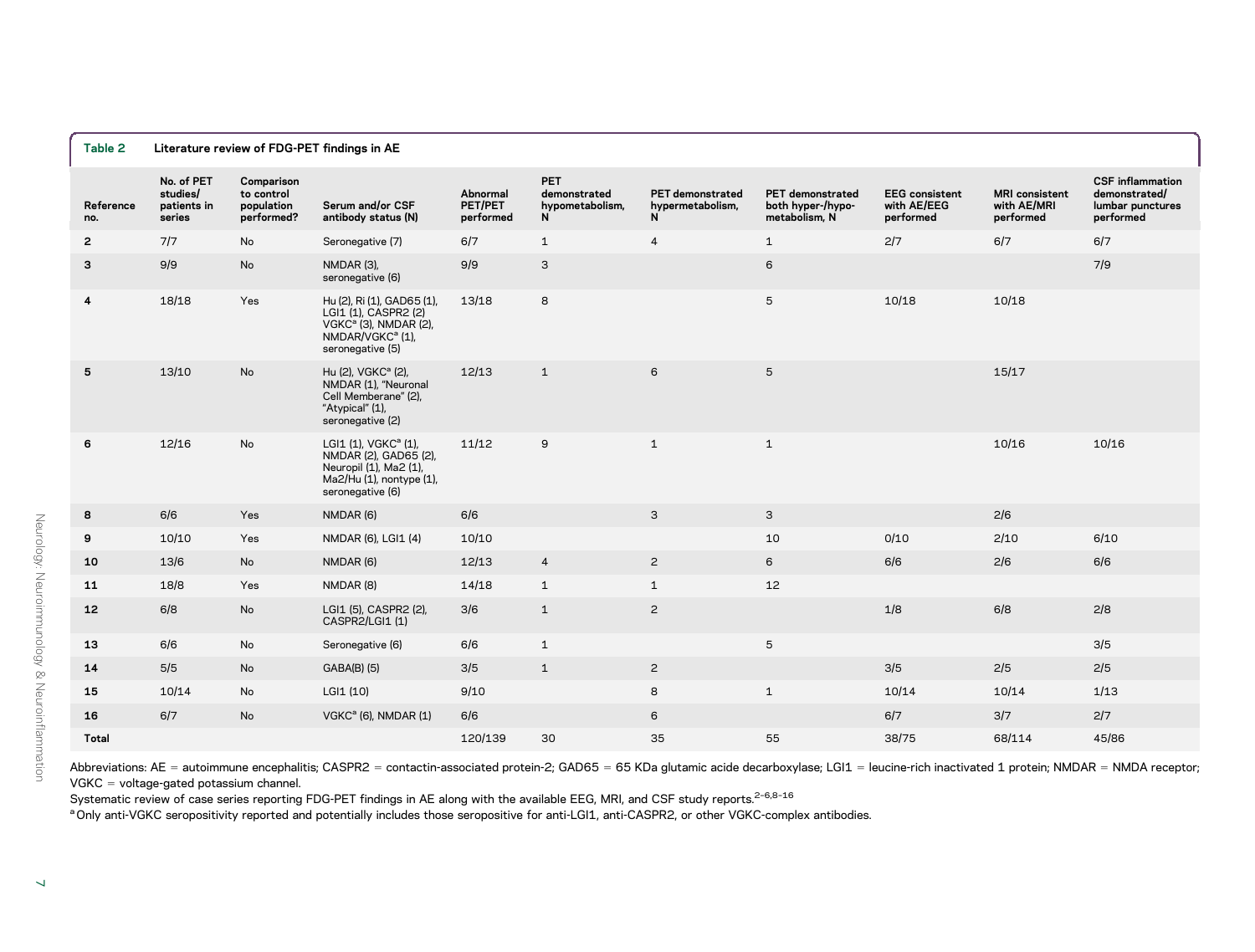anti-VGKCc encephalitis, compatible with previous literature.<sup>5,8-12,15</sup>

The current AE consensus criteria only include FDG-PET findings in the criteria for definite autoimmune limbic encephalitis. Bilateral FLAIR/T2 abnormalities of the medial temporal lobes are required, and in the absence of such findings, FDG-PET hypermetabolism in the medial temporal lobes may meet this requirement. Observations provided here suggest that AE may lead to broader metabolic abnormalities detectable by FDG-PET outside the confines of the medial temporal lobes and these may inform future FDG-PET AE criteria.

Concerns raised regarding the incorporation of FDG-PET in the evaluation of patients with AE include availability of FDG-PET imaging modalities in urgent clinical situations. Moreover, as a newer modality, further work is needed to validate it as a method in the diagnosis of AE.24 Worldwide, FDG-PET/CT represents one of the medical imaging modalities with the largest growth in terms of number of scanners.<sup>25</sup> In addition, FDG-PET/CT has been found to be diagnostically superior to other conventional imaging modalities in other clinical settings, and it has demonstrated cost-effectiveness in settings such as non-small lung cancer staging.<sup>25</sup> FDG-PET also plays an important role in screening for occult malignancy in paraneoplastic syndromes, including encephalitis.26 Thus, FDG-PET is likely to become an increasingly used modality in the evaluation of patients with suspected AE beyond occult malignancy screening. Many institutions use a "vertex to toe" field of view for their whole-body protocols. The addition of a 10-minute dedicated 3D PET acquisition of the brain requires no extra radiopharmaceutical administration, is easily incorporated in conventional clinical workflows, provides increased statistical quality in comparison with "vertex to toe" imaging, and allows for higher-resolution images with more robust quantitation. As the utility of FDG-PET is evaluated further, collaborative evaluation by neurologists and radiologists will be necessary for careful characterization and correlation of syndromes with associated imaging findings, with comparisons to healthy and other neurologic patient populations.

A major limitation of this study is that it is retrospective, involving all patients meeting the criteria for AE who underwent FDG-PET/CT at a single tertiary medical center with associated selection bias. Although performed at a single center, it benefits from the consensus inclusion criteria for AE and uniformity of PET equipment, protocols, and analyses. Also, the observations reported here were limited to those patients admitted to the hospital for onset of symptoms of 3 months or less and do not include findings for those with longer duration of symptoms.

Future prospective studies involving serial FDG-PET studies may help clarify the specificity and evolution of patterns of metabolism through the phases of encephalitis, as has been suggested in cases series of specific encephalitides such as anti-NMDAR encephalitis.11 Our study included the initial FDG-PET studies for patients regardless of antibody status, and future larger prospective studies of specific antibody syndromes may further clarify patterns of abnormality, pattern associations with clinical status, and pattern changes in the setting of immune therapy as has been observed in cases of autoimmune dementia.27 Not all patients underwent CSF antibody testing, which may be more sensitive, and thus we may underestimate the number of seropositive patients. However, there was no difference noted in brain region metabolism between seropositive and seronegative groups. Also, 4 patients were anti-VGKCc seropositive without further specification, and although 3 had other findings supportive of AE, the clinical value of such antibodies is unknown and cautious interpretation is advised. One-third of patients studied here were treated with either corticosteroids or sedatives within 24 hours of FDG-PET/CT. Although both corticosteroids and sedatives have been reported to decrease cortical metabolism,<sup>19,20</sup> no differences in brain region metabolism were noted between patients exposed and unexposed to these medications before FDG-PET/CT. In addition, FDG-PET/CT metabolism patterns for patients with AE were not compared with other patients with neurologic diseases (such as infectious encephalitis); psychiatric diseases; intoxications; or other syndromes which may also have abnormal FDG-PET findings.21,22,28–<sup>31</sup> It will be important for future prospective studies to incorporate patients with other neurologic, psychiatric, and medical diseases to assess the specificity of metabolic findings by FDG-PET described here. Finally, the CortexID control population used for comparison ranges from 30 to 85 years. The 13 patients younger than 30 years studied had a similar rate of abnormal brain region metabolism compared with those older. Ideally, a concurrent age- and sex-matched control population could be used for direct comparison, although such data collection is limited by the radiation exposure to otherwise normal patients.

Here, brain FDG-PET/CT was commonly abnormal in AE, most often demonstrating brain region hypometabolism. The frequency of metabolic abnormalities was greater than that of diagnostic studies currently included in consensus criteria for the diagnosis of AE. Overall, FDG-PET/CT may represent a sensitive and early biomarker for AE and could play a complementary role to currently proposed tests in the diagnosis of AE. Future prospective studies may further clarify the role FDG-PET may play in the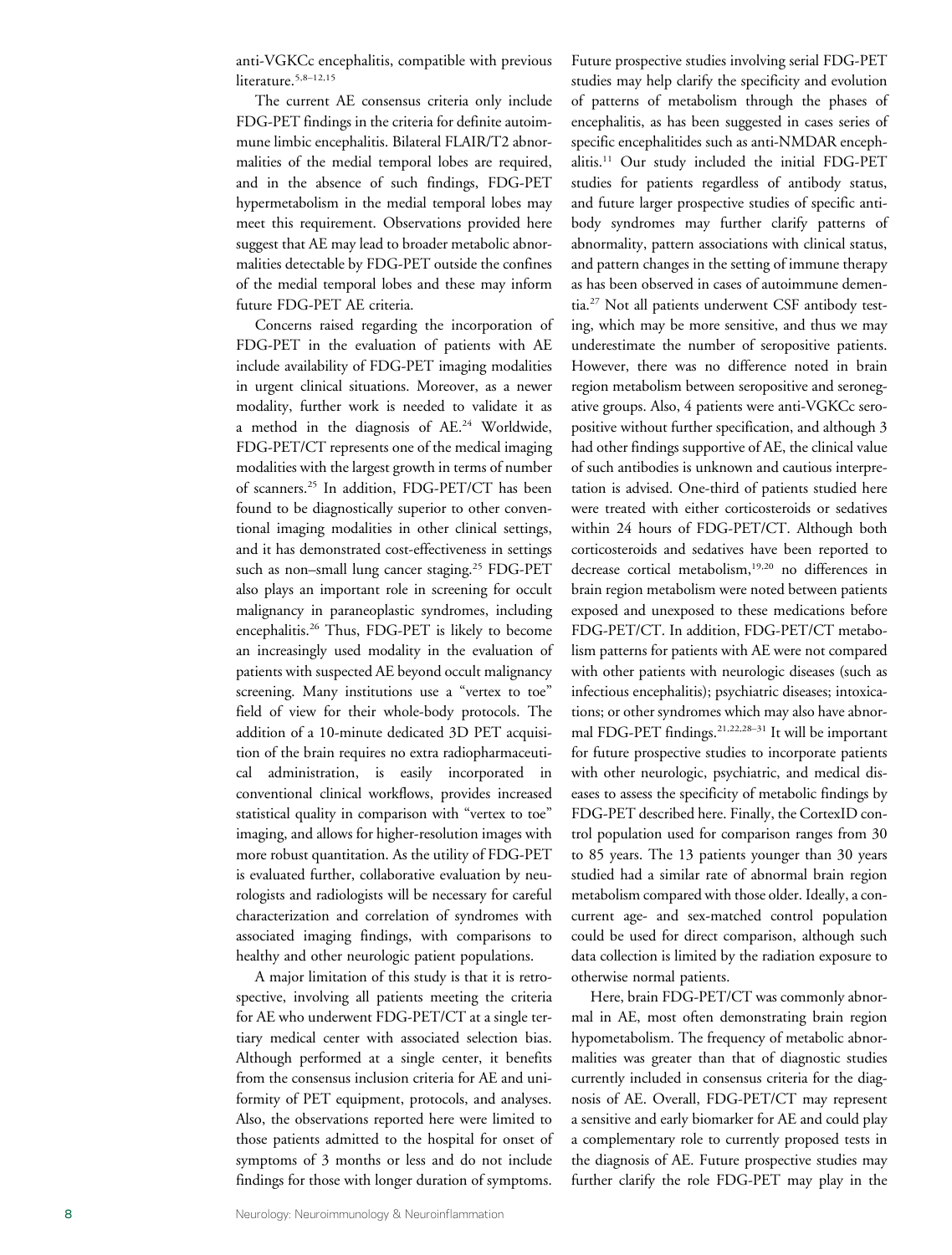diagnosis and monitoring of AE in general and specific antibody syndromes in particular.

### AUTHOR CONTRIBUTIONS

Dr. Probasco: design and conceptualization of the study, analysis and interpretation of the data, and drafting and revising of the manuscript. Dr. Solnes: design and conceptualization of the study, analysis and interpretation of the data, and revising of the manuscript. Mr. Nalluri: analysis and interpretation of data. Mr. Cohen, Dr. Jones, and Dr. Zan: analysis and interpretation of the data and revising of the manuscript. Dr. Javadi and Dr. Venkatesan: design and conceptualization of the study, analysis and interpretation of the data, and revising of the manuscript.

### STUDY FUNDING

No targeted funding reported.

### **DISCLOSURE**

J.C. Probasco serves on the editorial board for The Neurohospitalist, is an associate editor for The Neurohospitalist, and is editor-in-chief for NEJM Journal Watch Neurology. L. Solnes, A. Nalluri, J. Cohen, K.M. Jones, E. Zan, and M.S. Javadi report no disclosures. A. Venkatesan received speaker honoraria from Almirall, served as a medical expert for U.S. Government Vaccine Injury Compensation Program, received research support from NIH, and served as medical expert for Carnival Cruise Lines. Go to [Neurology.org/nn](http://nn.neurology.org/lookup/doi/10.1212/NXI.0000000000000352) for full disclosure forms.

Received January 23, 2017. Accepted in final form March 27, 2017.

### REFERENCES

- 1. Graus F, Titulaer MJ, Balu R, et al. A clinical approach to diagnosis of autoimmune encephalitis. Lancet Neurol 2016;15:391–404.
- 2. Ances BM, Vitaliani R, Taylor RA, et al. Treatmentresponsive limbic encephalitis identified by neuropil antibodies: MRI and PET correlates. Brain 2005;128: 1764–1777.
- 3. Fisher RE, Patel NR, Lai EC, Schulz PE. Two different 18F-FDG brain PET metabolic patterns in autoimmune limbic encephalitis. Clin Nucl Med 2012;37:e213–e218.
- 4. Baumgartner A, Rauer S, Mader I, Meyer PT. Cerebral FDG-PET and MRI findings in autoimmune limbic encephalitis: correlation with autoantibody types. J Neurol 2013;260:2744–2753.
- 5. Masangkay N, Basu S, Moghbel M, Kwee T, Alavi A. Brain 18F-FDG-PET characteristics in patients with paraneoplastic neurological syndrome and its correlation with clinical and MRI findings. Nucl Med Commun 2014;35: 1038–1046.
- 6. Aupy J, Collongues N, Blanc F, Tranchant C, Hirsch E, De Seze J. Autoimmune encephalitis, clinical, radiological and immunological data [in French]. Rev Neurol [Paris] 2013;169:142–153.
- 7. Morbelli S, Djekidel M, Hesse S, Pagani M, Barthel H. Role of (18)F-FDG-PET imaging in the diagnosis of autoimmune encephalitis. Lancet Neurol 2016;15:1009–1010.
- 8. Leypoldt F, Buchert R, Kleiter I, et al. Fluorodeoxyglucose positron emission tomography in anti-N-methyl-Daspartate receptor encephalitis: distinct pattern of disease. J Neurol Neurosurg Psychiatry 2012;83:681–686.
- 9. Wegner F, Wilke F, Raab P, et al. Anti-leucine rich glioma inactivated 1 protein and anti-N-methyl-D-aspartate receptor encephalitis show distinct patterns of brain glucose metabolism in 18F-fluoro-2-deoxy-d-glucose positron emission tomography. BMC Neurol 2014;14:136.
- 10. Lagarde S, Lepine A, Caietta E, et al. Cerebral (18)FluoroDeoxy-Glucose Positron Emission Tomography in paediatric anti N-methyl-d-aspartate receptor encephalitis: a case series. Brain Dev 2016;38:461–470.
- 11. Yuan J, Guan H, Zhou X, et al. Changing brain metabolism patterns in patients with ANMDARE: serial 18F-FDG PET/CT findings. Clin Nucl Med 2016;41:366–370.
- 12. Chen Y, Xing XW, Zhang JT, et al. Autoimmune encephalitis mimicking sporadic Creutzfeldt-Jakob disease: a retrospective study. J Neuroimmunol 2016;295-296:1–8.
- 13. Lee BY, Newberg AB, Liebeskind DS, Kung J, Alavi A. FDG-PET findings in patients with suspected encephalitis. Clin Nucl Med 2004;29:620–625.
- 14. Kim TJ, Lee ST, Shin JW, et al. Clinical manifestations and outcomes of the treatment of patients with GABAB encephalitis. J Neuroimmunol 2014;270:45–50.
- 15. Shin YW, Lee ST, Shin JW, et al. VGKC-complex/LGI1 antibody encephalitis: clinical manifestations and response to immunotherapy. J Neuroimmunol 2013;265:75–81.
- 16. Newey CR, Sarwal A, Hantus S. [(18)F]-Fluoro-deoxyglucose positron emission tomography scan should be obtained early in cases of autoimmune encephalitis. Autoimmune Dis 2016;2016:9450452.
- 17. Lee EM, Kang JK, Oh JS, Kim JS, Shin YW, Kim CY. 18F-Fluorodeoxyglucose positron-emission tomography findings with anti-N-methyl-d-aspartate receptor encephalitis that showed variable degrees of catatonia: three cases report. J Epilepsy Res 2014;4:69–73.
- 18. Novy J, Allenbach G, Bien CG, Guedj E, Prior JO, Rossetti AO. FDG-PET hyperactivity pattern in anti-NMDAr encephalitis. J Neuroimmunol 2016;297:156–158.
- 19. Fulham MJ, Brunetti A, Aloj L, Raman R, Dwyer AJ, Di Chiro G. Decreased cerebral glucose metabolism in patients with brain tumors: an effect of corticosteroids. J Neurosurg 1995;83:657–664.
- 20. Matheja P, Weckesser M, Debus O, et al. Drug-induced changes in cerebral glucose consumption in bifrontal epilepsy. Epilepsia 2000;41:588–593.
- 21. Minoshima S, Frey KA, Koeppe RA, Foster NL, Kuhl DE. A diagnostic approach in Alzheimer's disease using threedimensional stereotactic surface projections of fluorine-18- FDG PET. J Nucl Med 1995;36:1238–1248.
- 22. Josephs KA, Duffy JR, Strand EA, et al. Characterizing a neurodegenerative syndrome: primary progressive apraxia of speech. Brain 2012;135:1522–1536.
- 23. Dalmau J, Lancaster E, Martinez-Hernandez E, Rosenfeld MR, Balice-Gordon R. Clinical experience and laboratory investigations in patients with anti-NMDAR encephalitis. Lancet Neurol 2011;10:63–74.
- 24. Graus F, Dalmau J. Role of (18)F-FDG-PET imaging in the diagnosis of autoimmune encephalitis - Authors' reply. Lancet Neurol 2016;15:1010.
- 25. Buck AK, Herrmann K, Stargardt T, Dechow T, Krause BJ, Schreyogg J. Economic evaluation of PET and PET/CT in oncology: evidence and methodologic approaches. J Nucl Med Technol 2010;38:6–17.
- 26. McKeon A, Apiwattanakul M, Lachance DH, et al. Positron emission tomography-computed tomography in paraneoplastic neurologic disorders: systematic analysis and review. Arch Neurol 2010;67:322–329.
- 27. Flanagan EP, McKeon A, Lennon VA, et al. Autoimmune dementia: clinical course and predictors of immunotherapy response. Mayo Clinic Proc 2010;85:881–897.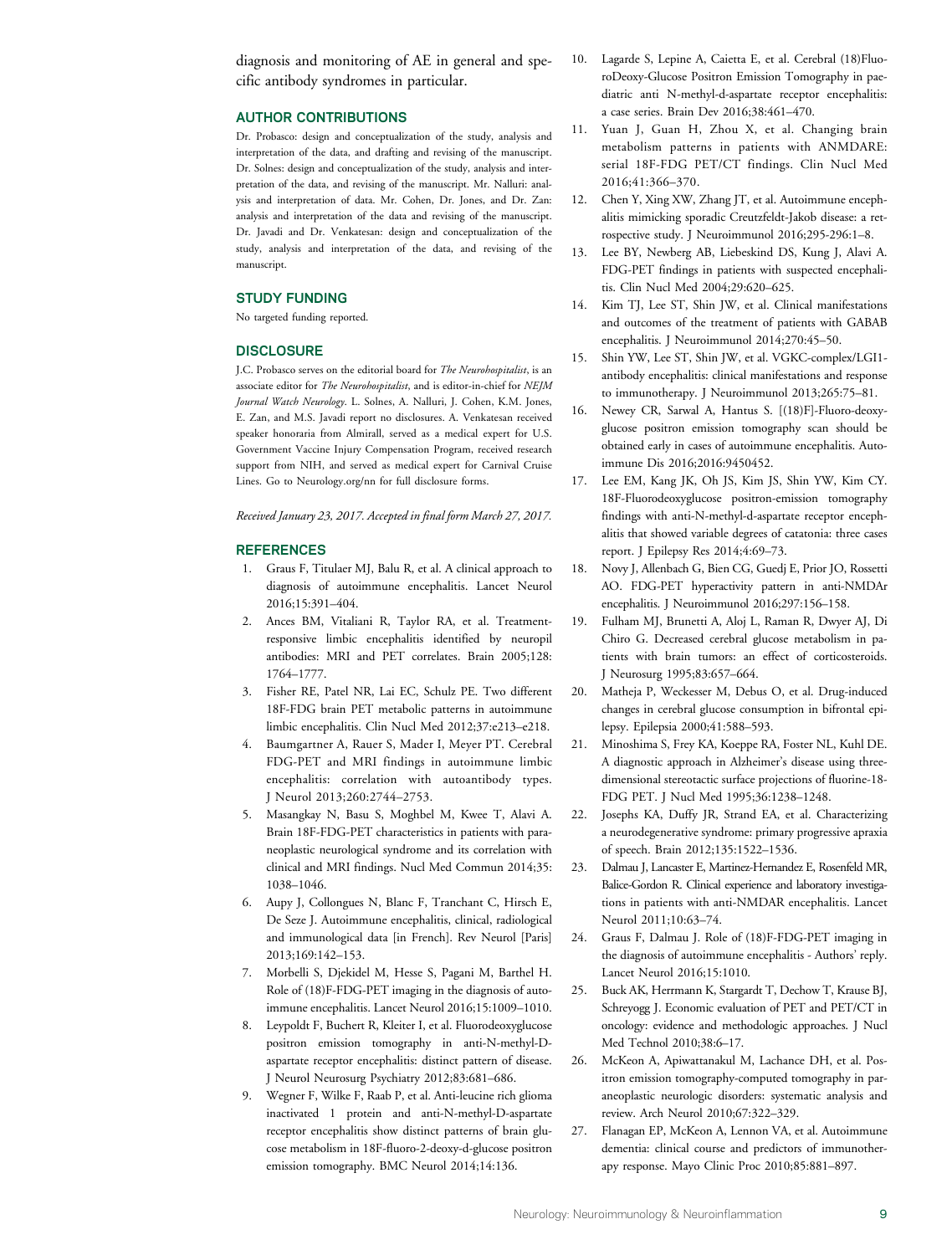- 28. Foster NL, Heidebrink JL, Clark CM, et al. FDG-PET improves accuracy in distinguishing frontotemporal dementia and Alzheimer's disease. Brain 2007;130: 2616–2635.
- 29. Wong KK, Tolia B, Bohnen N. Chronic sequelae of herpes simplex encephalitis demonstrated on interictal F-18 FDG PET/CT. Clin Nucl Med 2008;33:443–444.
- 30. Hubele F, Bilger K, Kremer S, Imperiale A, Lioure B, Namer IJ. Sequential FDG PET and MRI findings in a case of human herpes virus 6 limbic encephalitis. Clin Nucl Med 2012;37:716–717.
- 31. Vollenweider FX, Kometer M. The neurobiology of psychedelic drugs: implications for the treatment of mood disorders. Nat Rev Neurosci 2010;11:642–651.